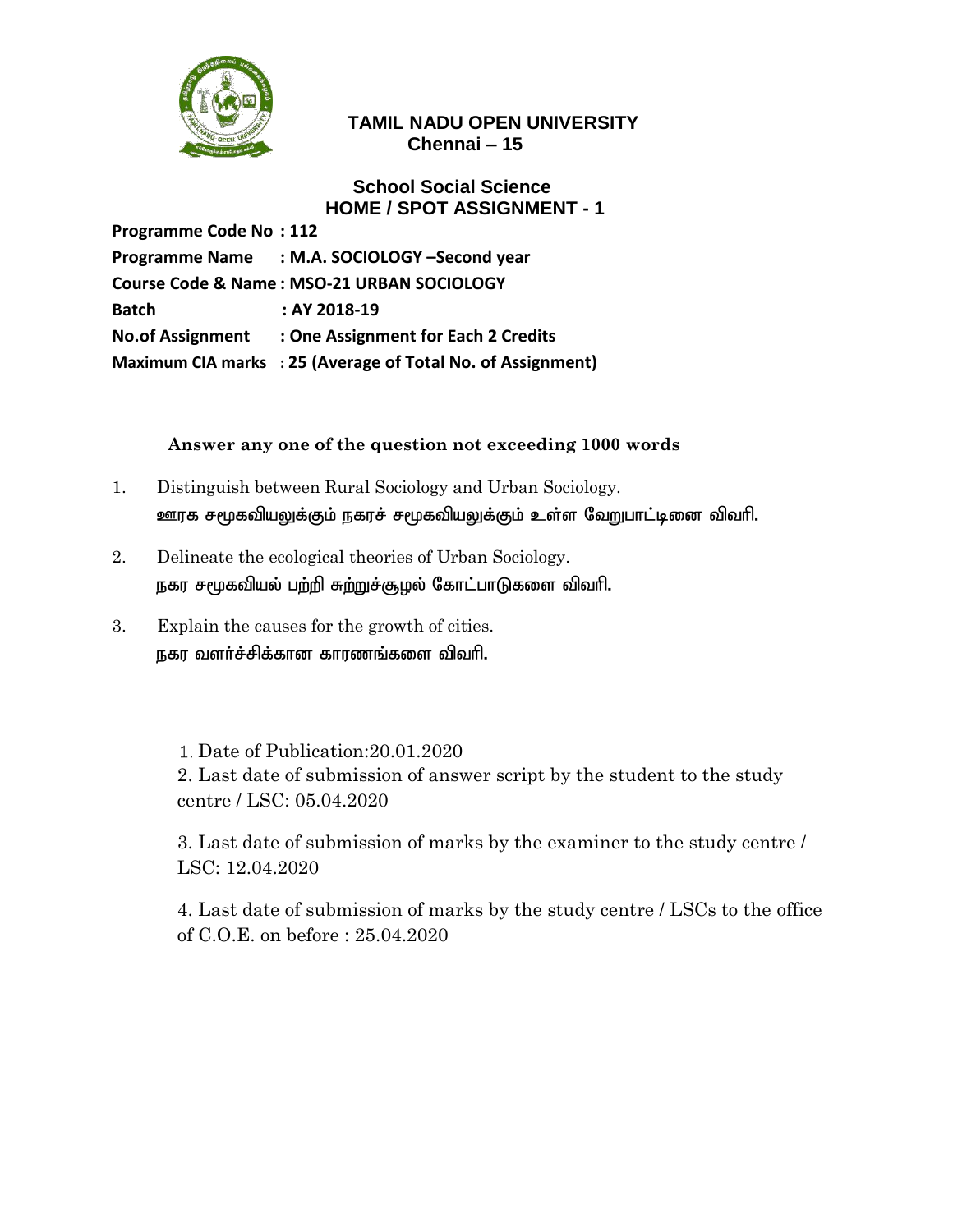

#### **School of Social Science HOME / SPOT ASSIGNMENT - 2**

**Programme Code No : 112 Programme Name : M.A. SOCIOLOGY –Second year Course Code & Name : MSO-21 URBAN SOCIOLOGY Batch : AY 2018-19 No.of Assignment : One Assignment for Each 2 Credits Maximum CIA marks : 25 (Average of Total No. of Assignment)**

## **Answer any one of the question not exceeding 1000 words**

- 1. Elaborate the approaches of urban sociology. நகர சமூகவயிலின் அணுகுமுறைகளை விவரி.
- 2. Elucidate any two ecological theories of urban sociology. நகர சமூகவியல் பற்றி ஏதேனும் இரண்டு சுற்றுச்சூழல் கோட்பாட்டை விவரி.
- 3. Discuss about social area analysis. சமூக பகுப்பாய்வு பற்றி கலந்துரையாடு.

Date of Publication:20.01.2020

2. Last date of submission of answer script by the student to the study centre / LSC: 05.04.2020

3. Last date of submission of marks by the examiner to the study centre / LSC: 12.04.2020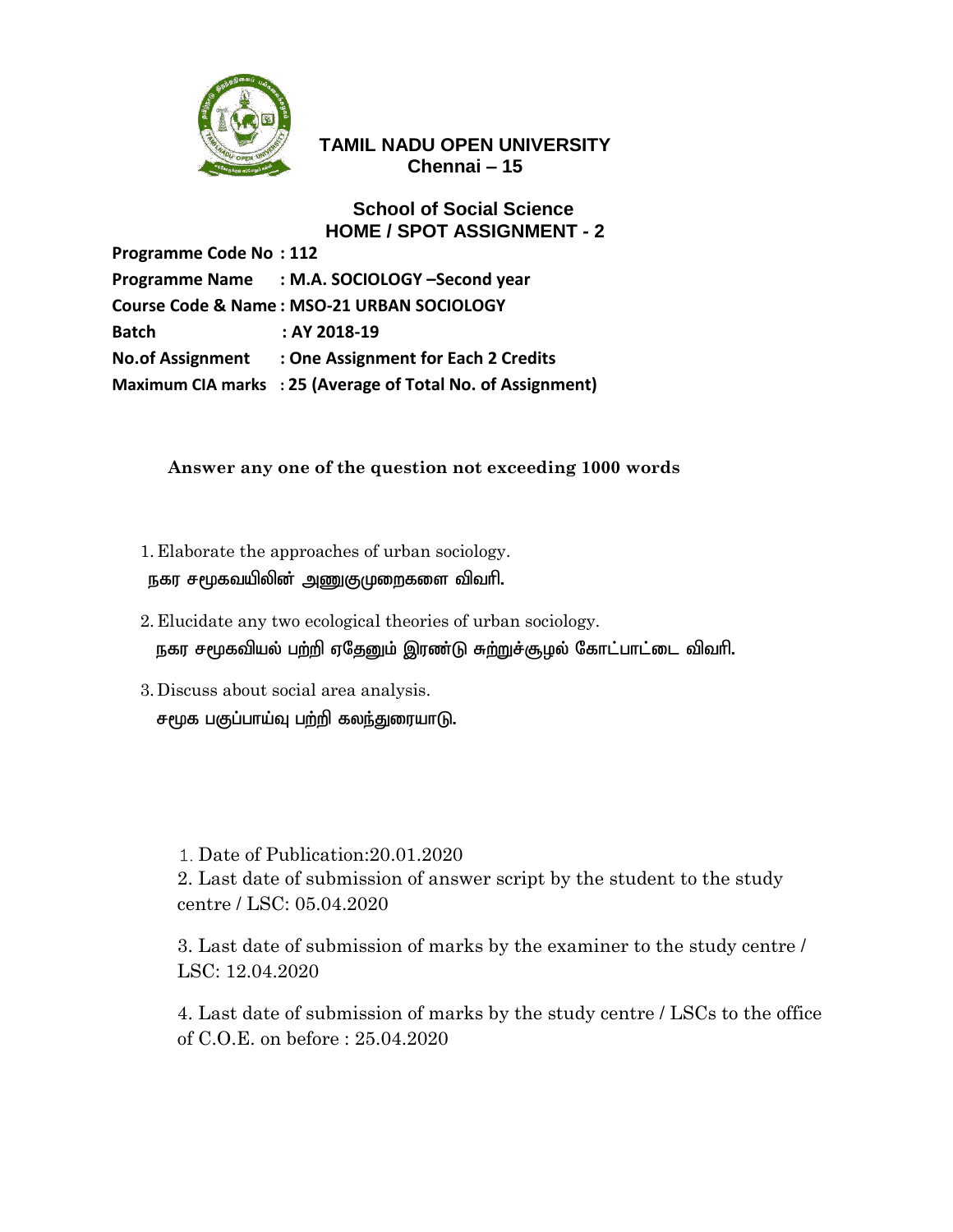

# **School of Social Science**

**HOME / SPOT ASSIGNMENT - 3**

| <b>Programme Code No: 112</b> |                                                             |
|-------------------------------|-------------------------------------------------------------|
|                               | Programme Name : M.A. SOCIOLOGY -Second year                |
|                               | Course Code & Name: MSO-21 URBAN SOCIOLOGY                  |
| <b>Batch</b>                  | : AY 2018-19                                                |
|                               | No. of Assignment : One Assignment for Each 2 Credits       |
|                               | Maximum CIA marks : 25 (Average of Total No. of Assignment) |

### **Answer any one of the question not exceeding 1000 words**

- 1. Portray the problem of crimes in urban areas. நகரப் பகுதிகளில் காணப்படும் குற்றத்திற்கான பிரச்சினைகனை சித்தரிக்க.
- 2. Explain the impact of urbanization family. குடும்பத்தில் நகரமயமாதலின் தாக்க<u>க்</u>தினை விவரி.
- 3. Explain the necessity of town planning.

நகரத்திட்டமிடலின் அவசியத்தை விவரி.

1. Date of Publication:20.01.2020

2. Last date of submission of answer script by the student to the study centre / LSC: 05.04.2020

3. Last date of submission of marks by the examiner to the study centre / LSC: 12.04.2020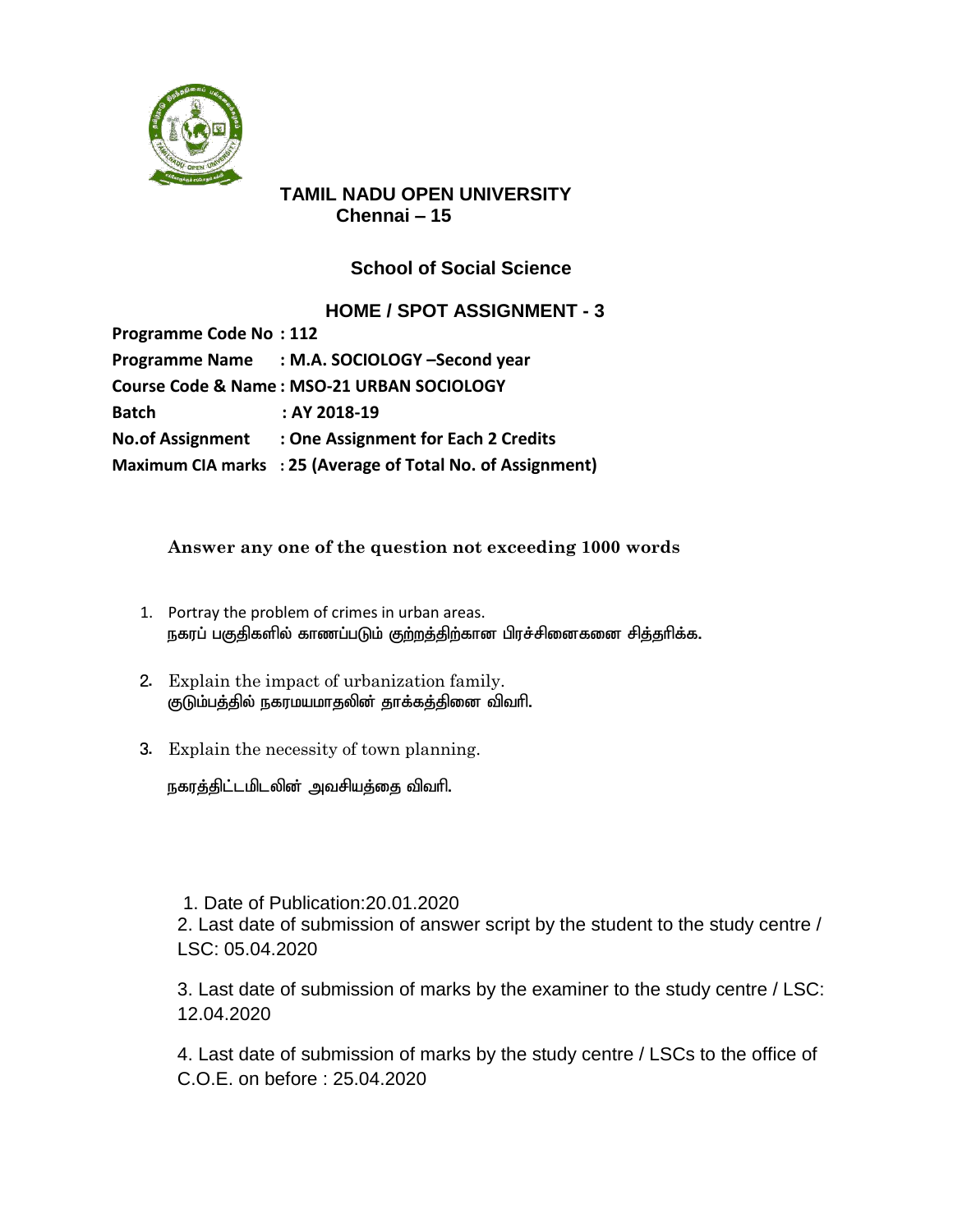

**Chennai – 15 School of Social Science**

#### **HOME / SPOT ASSIGNMENT - 1**

| <b>Programme Code No: 112</b>                            |                                                             |  |
|----------------------------------------------------------|-------------------------------------------------------------|--|
|                                                          | Programme Name : M.A. SOCIOLOGY -Second year                |  |
| <b>Course Code &amp; Name: MSO-22 POPULATION STUDIES</b> |                                                             |  |
| <b>Batch</b>                                             | : AY 2018-19                                                |  |
|                                                          | No. of Assignment : One Assignment for Each 2 Credits       |  |
|                                                          | Maximum CIA marks : 25 (Average of Total No. of Assignment) |  |

#### **Answer any one of the question not exceeding 1000 words**

1.Explain the nature and scope of social demography.

சமூக மக்களின் தன்மை மற்றும் பரப்பெல்லையை விவரி.

2.Enumerate any three social theories of population.

மக்களியல் பற்றி ஏதேனும் மூன்று சமூக கோட்பாடுகளை விளக்குக.

3.Trace the Civil Registration in different countries.

வெவ்வேறு நாடுகளில் இன்றியமையாப் பதிவுமுறை எவ்வாறு என்பதை விவரி.

1. Date of Publication:20.01.2020

2. Last date of submission of answer script by the student to the study centre / LSC: 05.04.2020

3. Last date of submission of marks by the examiner to the study centre / LSC: 12.04.2020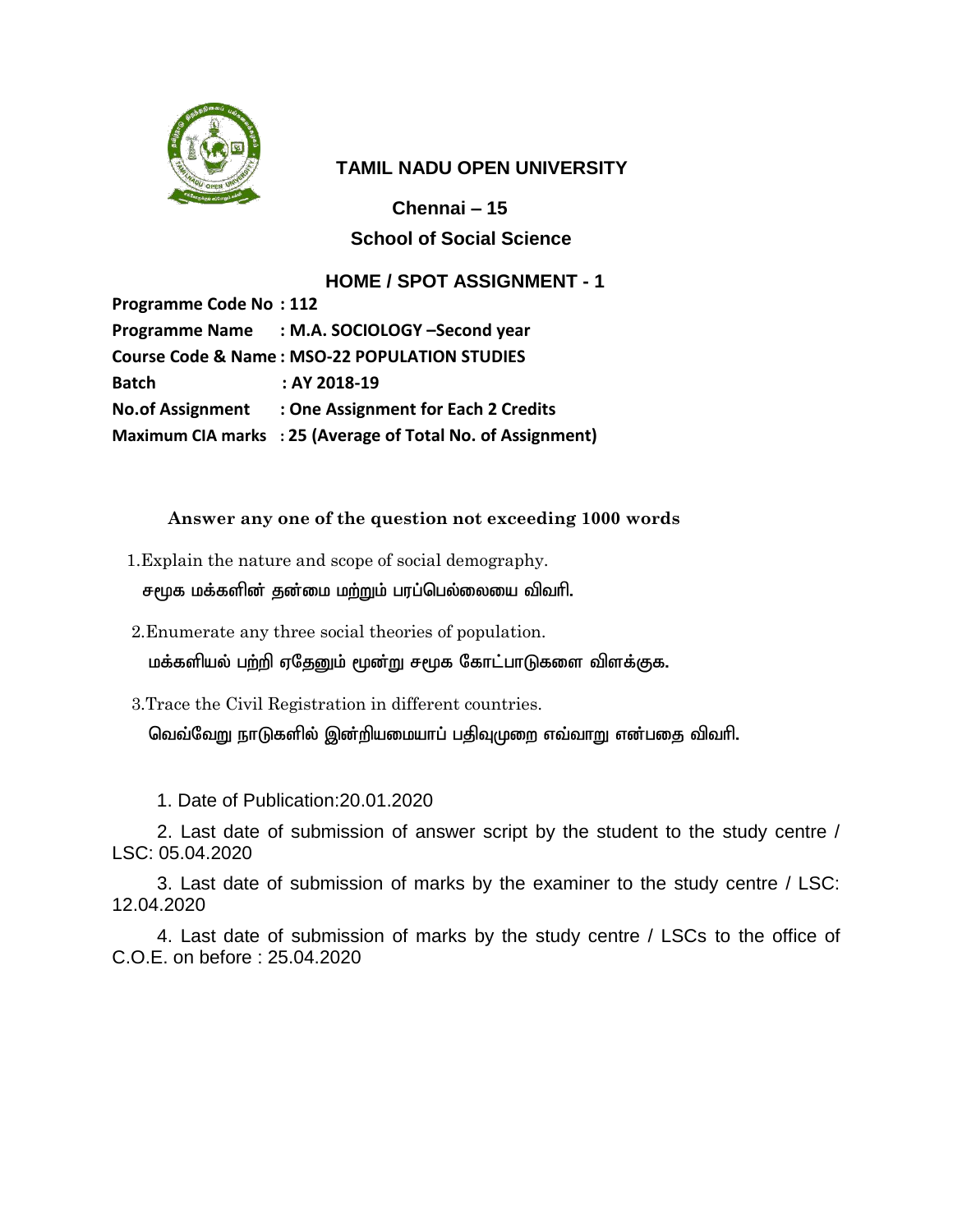

**School of Social Science SPOT ASSIGNMENT - 2**

**Programme Code No : 112 Programme Name : M.A. SOCIOLOGY –Second year Course Code & Name : MSO-22 POPULATION STUDIES Batch : AY 2018-19 No.of Assignment : One Assignment for Each 2 Credits Maximum CIA marks : 25 (Average of Total No. of Assignment)**

#### **Answer any one of the question not exceeding 1000 words**

- 1. Explain the education and religious composition of population in India. இந்தியாவின் மக்கள் தொகையில் கல்வி மற்றும் மதக்தின் கட்டமைப்பை விவரி.
- 2.Portray family welfare strategies in India. இந்தியாவில் குடும்ப நல மேம்பாட்டின் யுத்திகளை சித்தரிக்க.
- 3. Elucidate the various measures of mortality. இறப்பின் பல்வேறு அளவுகளை விளக்கு.
	- 1. Date of Publication:20.01.2020

2. Last date of submission of answer script by the student to the study centre / LSC: 05.04.2020

3. Last date of submission of marks by the examiner to the study centre / LSC: 12.04.2020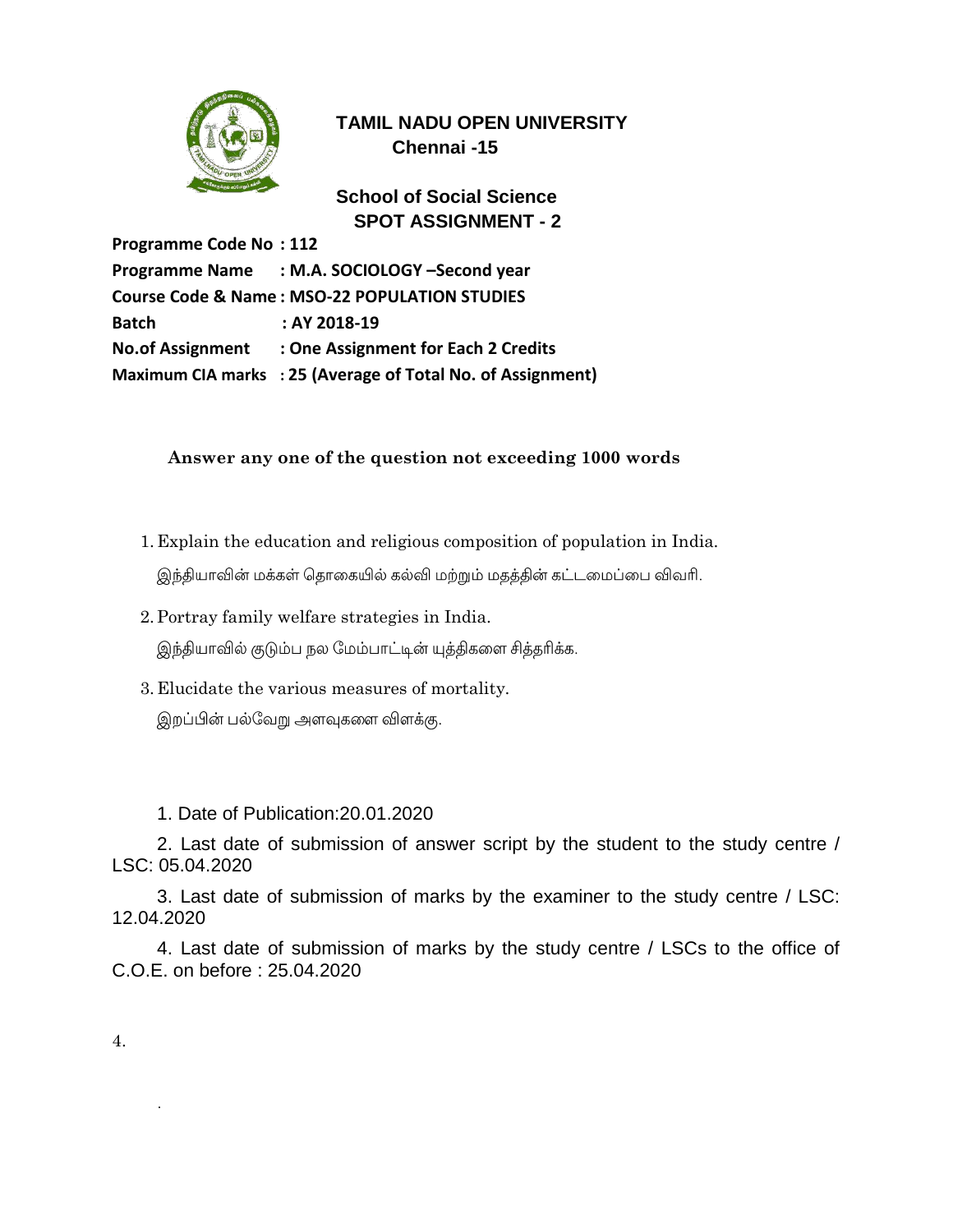

**School of Social Science HOME / SPOT ASSIGNMENT - 3**

**Programme Code No : 112 Programme Name : M.A. SOCIOLOGY –Second year Course Code & Name : MSO-22 POPULATION STUDIES Batch : AY 2018-19 No.of Assignment : One Assignment for Each 2 Credits Maximum CIA marks : 25 (Average of Total No. of Assignment)**

#### **Answer any one of the question not exceeding 1000 words**

- 1. Explain the nature and scope of social demorgraphy. சமூக மக்களியலின் குன்மை மற்றும் பரப்பெல்லையை விவரி.
- 2. Critically evaluate Malthusian theory of population. மால்தஸின் மக்கள்தொகை கோட்பாட்டை திறனாய்வு செய்க.
- 3. Write an essay on vital statistics. இன்றியாமையாப் புள்ளியியல் பற்றி ஒரு கட்டுரை எழுது.

1. Date of Publication:20.01.2020

2. Last date of submission of answer script by the student to the study centre / LSC: 05.04.2020

3. Last date of submission of marks by the examiner to the study centre / LSC: 12.04.2020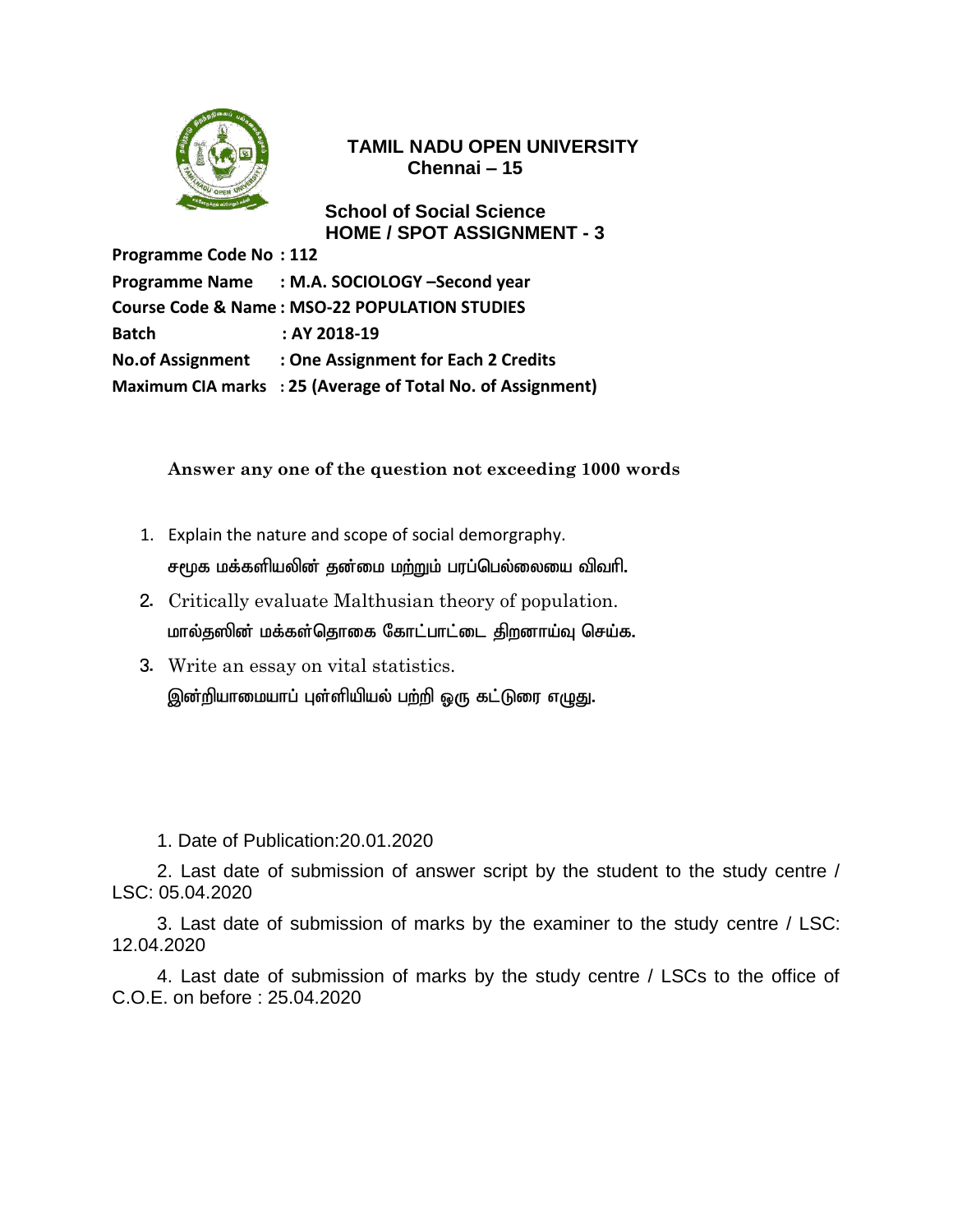

 **TAMIL NADU OPEN UNIVERSITY Chennai – 15 School of Social Science**

# **HOME / SPOT ASSIGNMENT - 1**

**Programme Code No : 112 Programme Name : M.A. SOCIOLOGY –Second year Course Code & Name : MSO-23 HUMAN RESOURCE MANAGEMENT Batch : AY 2018-19 No.of Assignment : One Assignment for Each 2 Credits Maximum CIA marks : 25 (Average of Total No. of Assignment)**

#### **Answer any one of the question not exceeding 1000 words**

- 1. Explain the scope and importance of Human Resource Management. மனித வள மேலாண்மையின் பரப்பெல்லை மற்றும் முக்கியத்துவத்தை விவரி.
- 2. Elucidate the various methods of performance appraisal. சாதனையை மதிப்பிடுதலின் பல்வேறு வகைகளை விவரி.
- 3. Explain the methods of Job Analysis. பணி பகுப்பாய்வின் வகைகளை விவரி.

1. Date of Publication:20.01.2020

2. Last date of submission of answer script by the student to the study centre / LSC: 05.04.2020

3. Last date of submission of marks by the examiner to the study centre / LSC: 12.04.2020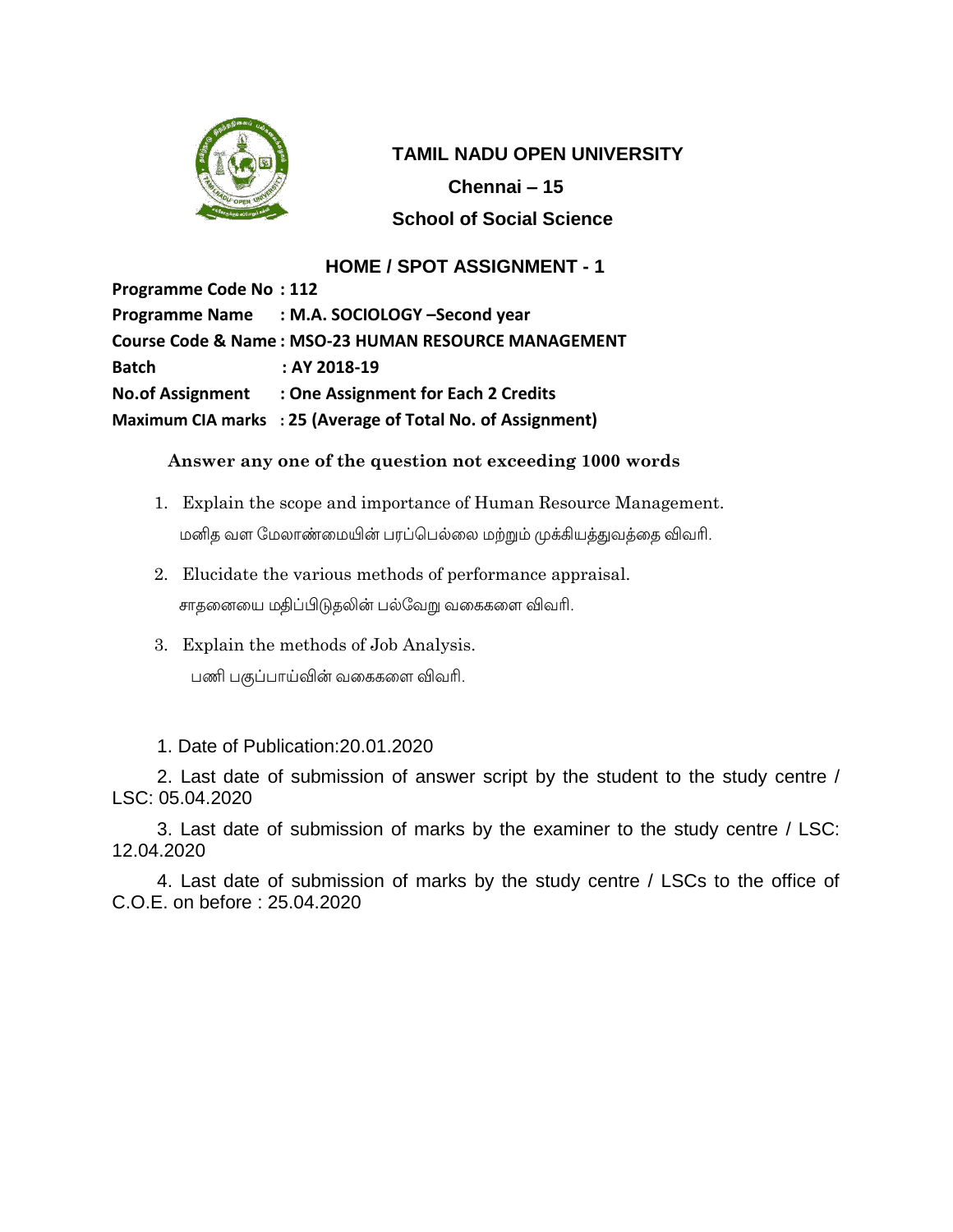

**Chennai – 15**

## **School of Social Science**

## **HOME / SPOT ASSIGNMENT - 2**

**Programme Code No : 112 Programme Name : M.A. SOCIOLOGY –Second year Course Code & Name : MSO-23 HUMAN RESOURCE MANAGEMENT Batch : AY 2018-19 No.of Assignment : One Assignment for Each 2 Credits Maximum CIA marks : 25 (Average of Total No. of Assignment)**

#### **Answer any one of the question not exceeding 1000 words**

- 1. Explain the scope and importance of Human Resource Management. மனித வள மேலாண்மையின் பரப்பெல்லை மற்றும் முக்கியத்துவத்தை விவரி.
- 2. Elucidate the various methods of performance appraisal. சாதனையை மதிப்பிடுதலின் பல்வேறு வகைகளை விவரி.
- 3. Explain the methods of Job Analysis. பணி பகுப்பாய்வின் வகைகளை விவரி.

#### 1. Date of Publication:20.01.2020

2. Last date of submission of answer script by the student to the study centre / LSC: 05.04.2020

3. Last date of submission of marks by the examiner to the study centre / LSC: 12.04.2020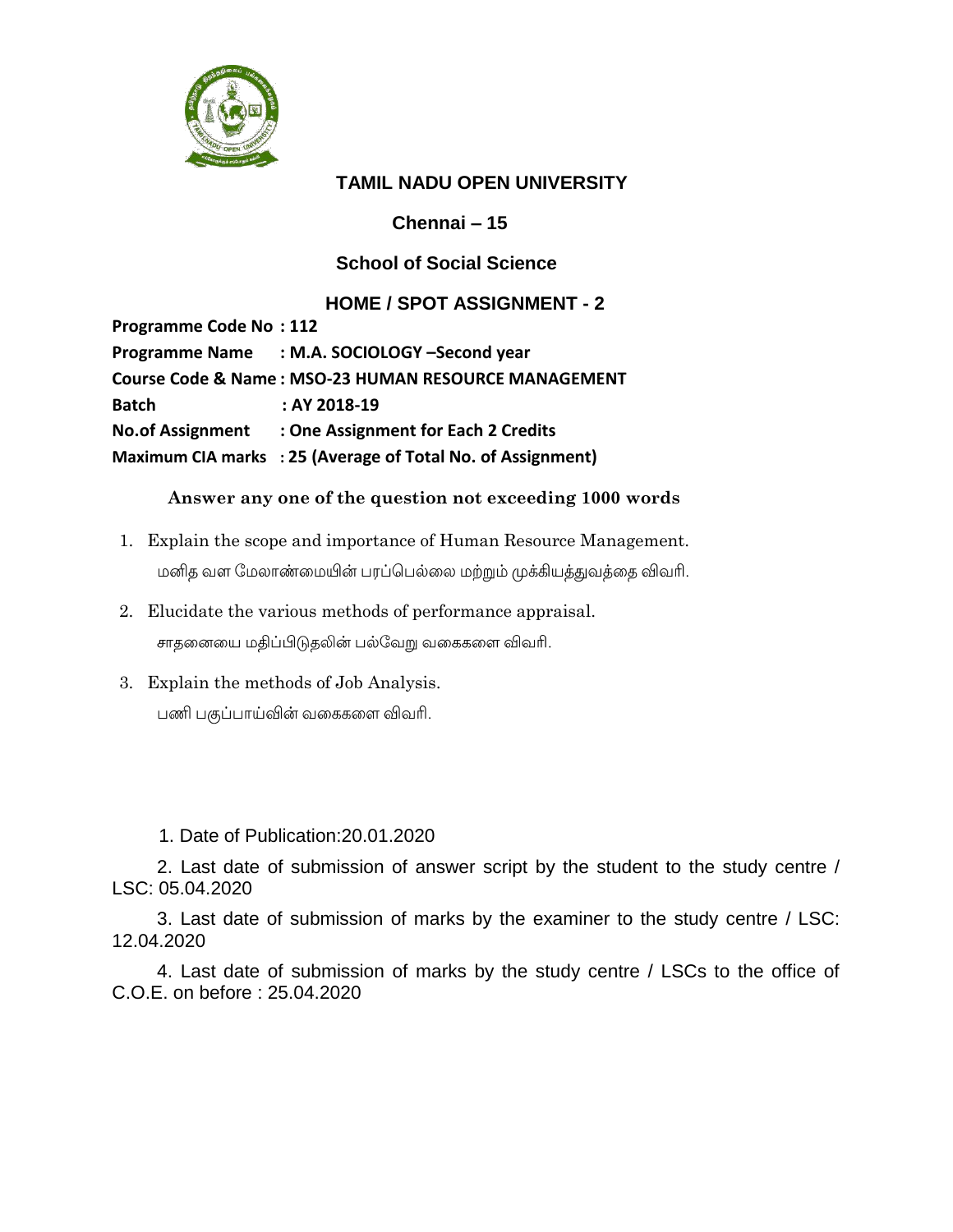

**Chennai – 15**

## **School of Social Science**

## **HOME / SPOT ASSIGNMENT - 3**

**Programme Code No : 112 Programme Name : M.A. SOCIOLOGY –Second year Course Code & Name : MSO-23 HUMAN RESOURCE MANAGEMENT Batch : AY AY 2018-19 No.of Assignment : One Assignment for Each 2 Credits Maximum CIA marks : 25 (Average of Total No. of Assignment)**

**Answer any one of the question not exceeding 1000 words**

- 1. Elaborate the process of human resource planning. மனித வள திட்டமிடலின் முறைகளை விவரி.
- 2. Explain the types of performance appraisal. செயல் திறன் மதிப்பீடுதலின் வகைகளை விவரி.
- 3. Enumerate the methods of job analysis. வேலைப் பகுப்பின் வகைகளை விளக்கு.

1. Date of Publication:20.01.2020

2. Last date of submission of answer script by the student to the study centre / LSC: 05.04.2020

3. Last date of submission of marks by the examiner to the study centre / LSC: 12.04.2020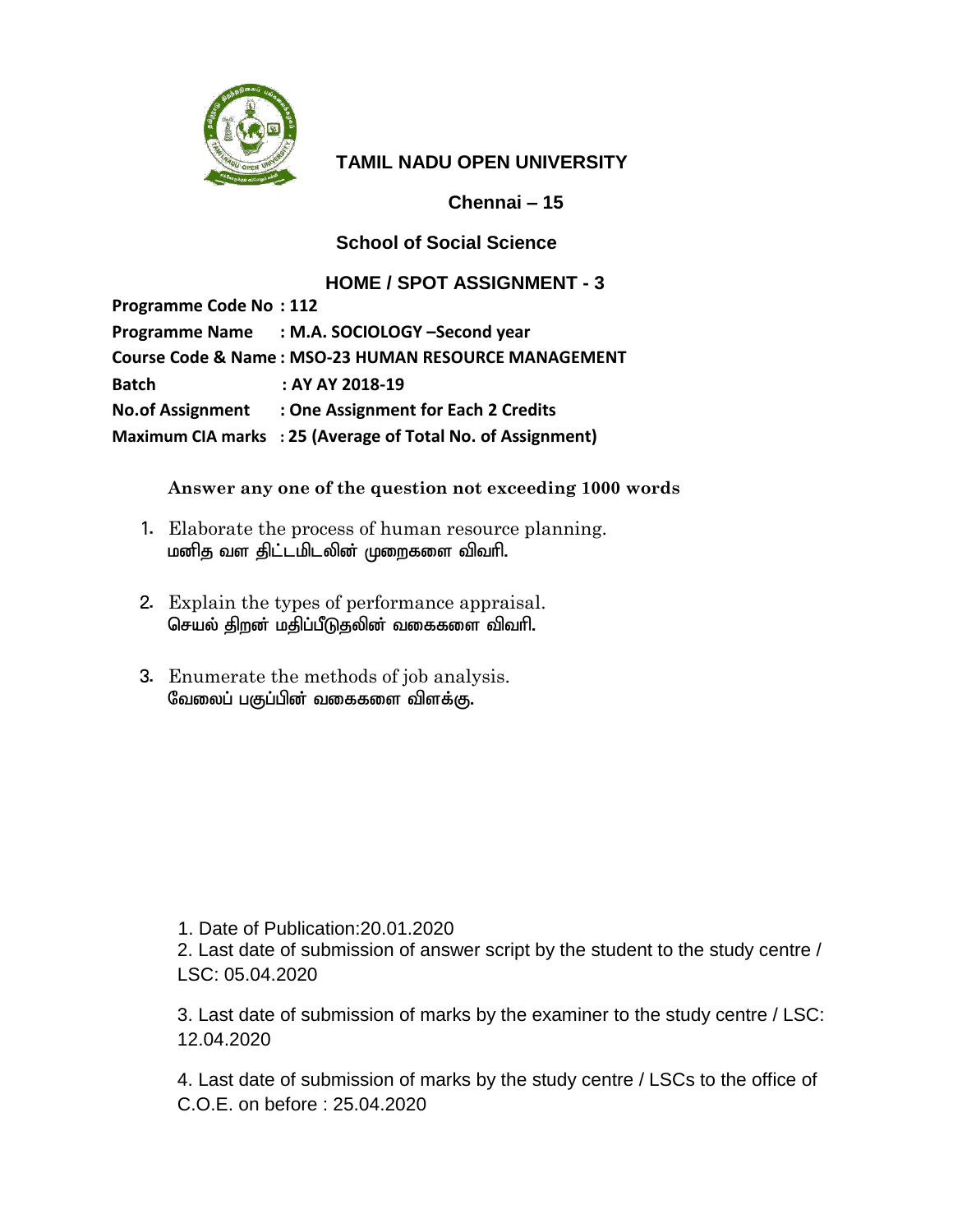

**Chennai – 15**

# **School of Social Science HOME / SPOT ASSIGNMENT - 1**

**Programme Code No : 112 Programme Name : M.A. SOCIOLOGY –Second year Course Code & Name : MSO-24 MEDICAL SOCIOLOGY Batch : AY 2018-19 No.of Assignment : One Assignment for Each 2 Credits Maximum CIA marks : 25 (Average of Total No. of Assignment)**

# **Answer any one of the question not exceeding 1000 words**

1.Trace the emerging relationship between medicine and sociology.

மருத்துவத்திற்கு மற்றும் சமூகவியலுக்கும் உள்ள தொடர்பினை விவரி.

2."Illness as social deviance" – Comment.

"உடல்நலக்குறை ஒரு சமூக விலக்கம்" – விவாதிக்க.

3. Discuss the changing status of physician in the present day society.

தற்போதைய சமூகத்தில் மருத்துவர்களின் நிலையினை விவரி.

#### 1. Date of Publication:20.01.2020

2. Last date of submission of answer script by the student to the study centre / LSC: 05.04.2020

3. Last date of submission of marks by the examiner to the study centre / LSC: 12.04.2020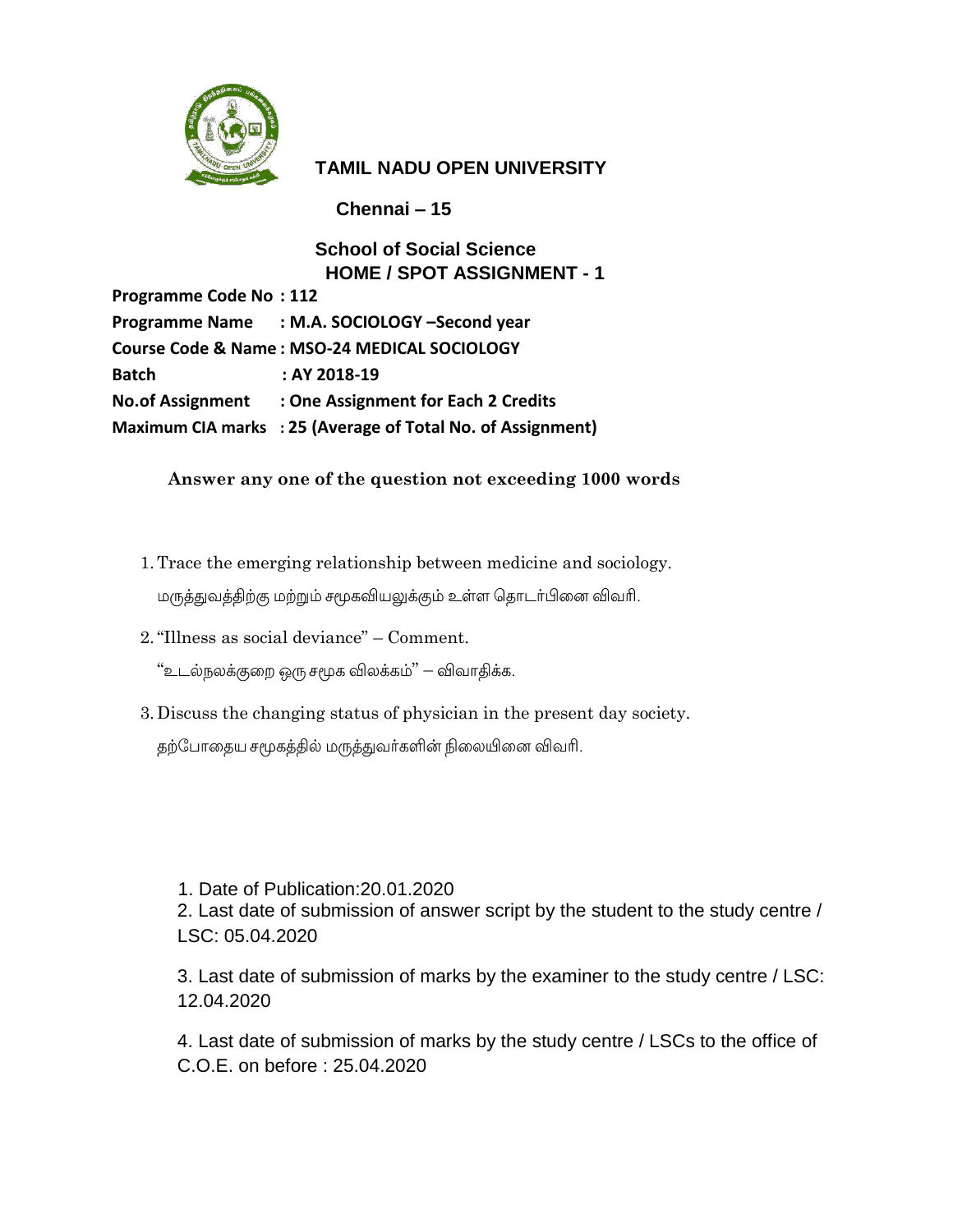

**Chennai – 15**

# **School of Social Science HOME / SPOT ASSIGNMENT - 2**

**Programme Code No : 112 Programme Name : M.A. SOCIOLOGY –Second year Course Code & Name : MSO-24 MEDICAL SOCIOLOGY Batch : AY 2018-19 No.of Assignment : One Assignment for Each 2 Credits Maximum CIA marks : 25 (Average of Total No. of Assignment)**

### **Answer any one of the question not exceeding 1000 words**

1. Trace the emerging relationship between Medicine and Sociology.

மருந்திற்கும் மற்றும் சமூகவியலுக்கும் உள்ள தொடா்பினை விவாி.

- 4. Explain the labeling theory of sick role. வியாதிப் பற்றி முத்திரக் கோட்பாட்டை விவரி.
- 5. Discuss the changing status of physician in the present day society.

தற்போது உள்ள சமூகத்தில் மாறிவரும் மருத்துவரின் நிலையைப் பற்றி விவரி.

#### 1. Date of Publication:20.01.2020

2. Last date of submission of answer script by the student to the study centre / LSC: 05.04.2020

3. Last date of submission of marks by the examiner to the study centre / LSC: 12.04.2020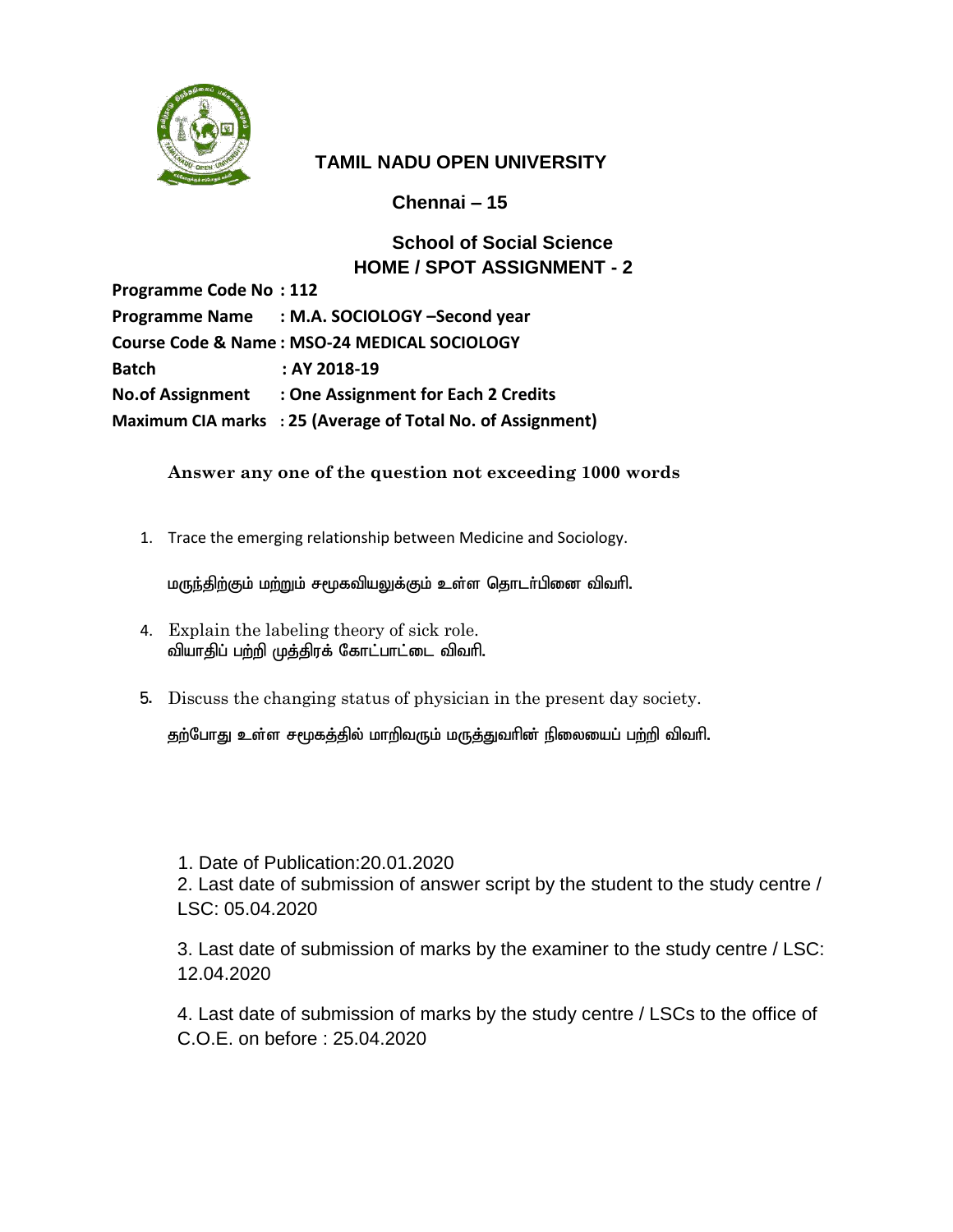

**Chennai – 15**

### **School of Social Science**

### **HOME / SPOT ASSIGNMENT - 3**

| <b>Programme Code No: 112</b>                |                                                             |  |
|----------------------------------------------|-------------------------------------------------------------|--|
|                                              | Programme Name : M.A. SOCIOLOGY -Second year                |  |
| Course Code & Name: MSO-24 MEDICAL SOCIOLOGY |                                                             |  |
| <b>Batch</b>                                 | : AY 2018-19                                                |  |
|                                              | No. of Assignment : One Assignment for Each 2 Credits       |  |
|                                              | Maximum CIA marks : 25 (Average of Total No. of Assignment) |  |

#### **Answer any one of the question not exceeding 1000 words**

- 1. Explain the social networks and social supports in health care.
	- உடல்நலம் பேணுவதில் சமூகப் பிணையம் மற்றும் சமூக ஆதரவு பற்றி விவரி.
- 2. Explicate the theoretical models of mental disorders. மனக்கோளறு பற்றி கோட்பாடு மாதிரிகளை விவரி.
- 3. Trace the basic variables in epidemiological measures. நோய் தொற்றை அளவிடுதலில் உள்ள அடிப்படையான மாறிலிகளை விவரி.

1. Date of Publication:20.01.2020

2. Last date of submission of answer script by the student to the study centre / LSC: 05.04.2020

3. Last date of submission of marks by the examiner to the study centre / LSC: 12.04.2020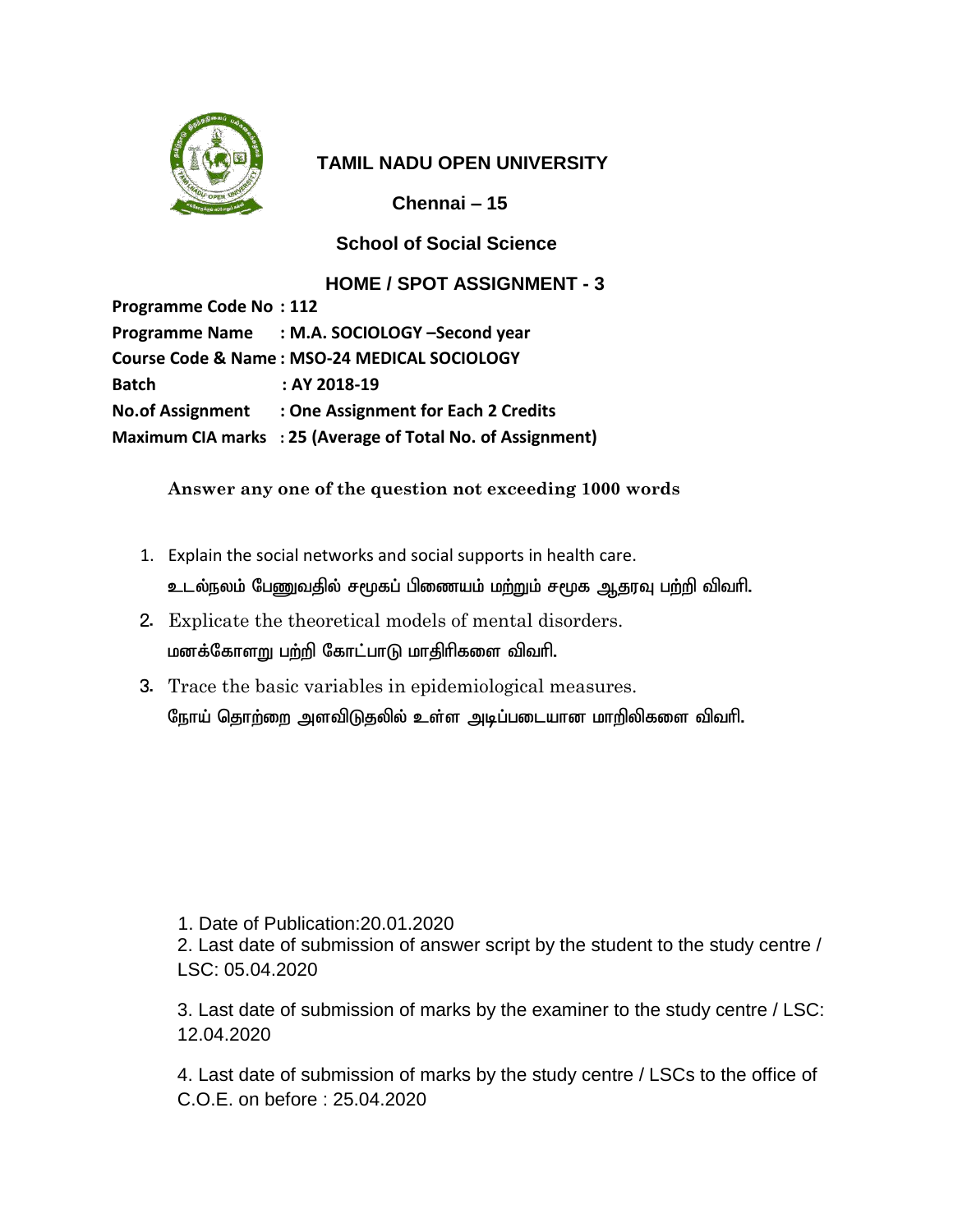

# **Chennai – 15**

# **School of Social Science**

# **HOME / SPOT ASSIGNMENT - 1**

**Programme Code No : 112 Programme Name : M.A. SOCIOLOGY –Second year Course Code & Name : MSO-25 SOCIAL PSYCHOLOGY Batch : AY 2018-19 No.of Assignment : One Assignment for Each 2 Credits Maximum CIA marks : 25 (Average of Total No. of Assignment)**

### **Answer any one of the question not exceeding 1000 words**

1. Explain the various methods of Social Psychology.

சமூக உளவியலின் பல்வேறு வகைகளை விவரி.

2. Explain the types of social motives.

சமூக உந்துதலின் வகைகளை விவரி.

- 3.Trace the control of aggression.
- மூர்க்கத்தனத்தை கட்டுப்படுத்துதலை விவரி.
	- . 1.Date of Publication:20.01.2020 2. Last date of submission of answer script by the student to the study centre / LSC: 05.04.2020
		- 3. Last date of submission of marks by the examiner to the study centre / LSC: 12.04.2020
		- 4. Last date of submission of marks by the study centre / LSCs to the office of C.O.E. on before : 25.04.2020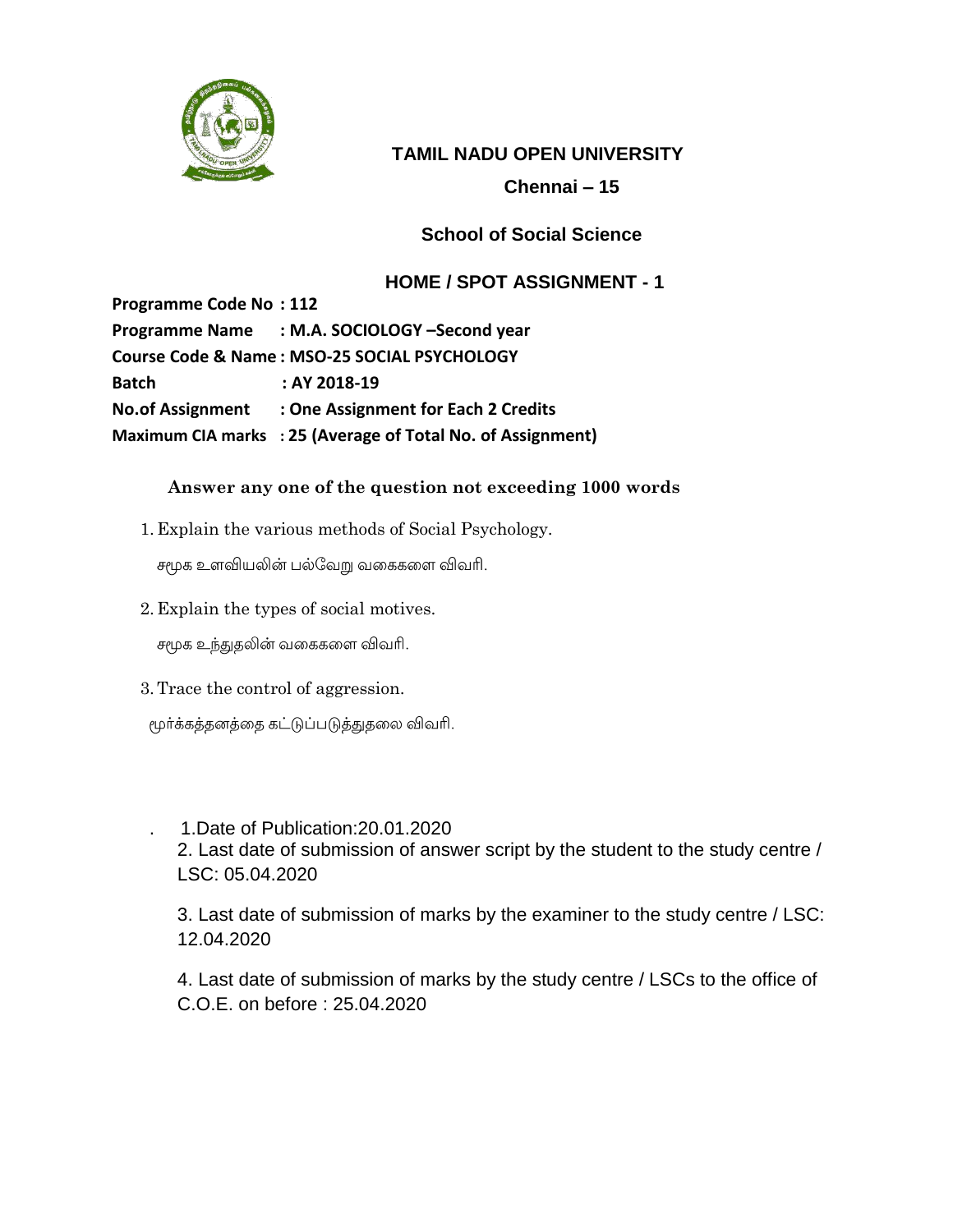

**` School of Social Science**

## **HOME / SPOT ASSIGNMENT - 2**

**Programme Code No : 112**

**Programme Name : M.A. SOCIOLOGY –Second year Course Code & Name : MSO-25 SOCIAL PSYCHOLOGY Batch : AY 2018-19 No.of Assignment : One Assignment for Each 2 Credits Maximum CIA marks : 25 (Average of Total No. of Assignment)**

### **Answer any one of the question not exceeding 1000 words**

1. Evaluate the Social-Psychological aspects of health care.

உடல்நலம் பேணுவதில் சமூக மற்றும் உளவியல் காரணங்களை மதிப்பீடு செய்க.

- 2. Explain the methods of Social Psychology. சமூக-உளவியலின் வகைகளை விவரி.
- 3. Trace the origin and forms of aggression. மூர்க்கத்தனத்தின தோற்றம் மற்றம் முறைகளை விவரி.

 1.Date of Publication:20.01.2020 2. Last date of submission of answer script by the student to the study centre / LSC: 05.04.2020

3. Last date of submission of marks by the examiner to the study centre / LSC: 12.04.2020